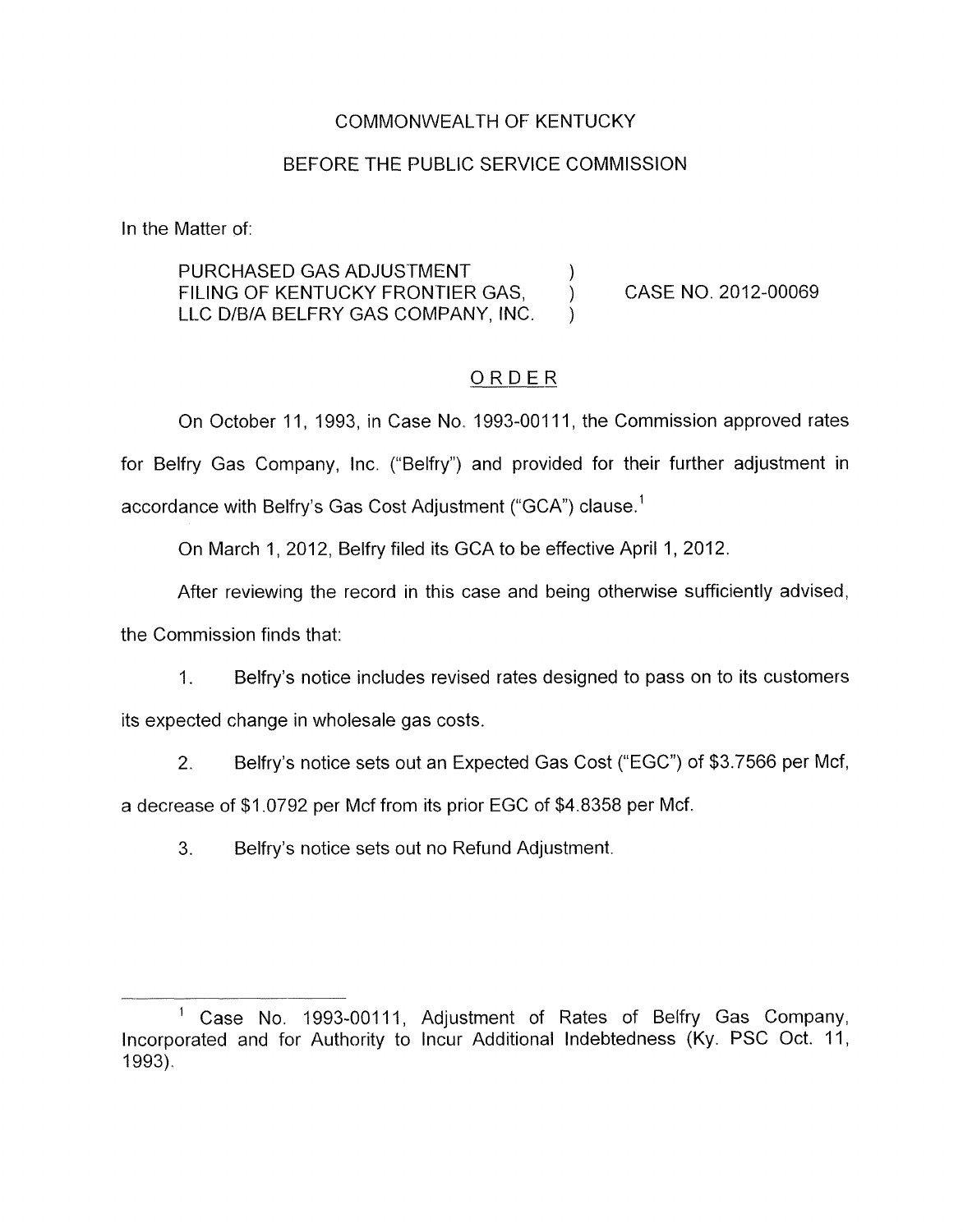4. Belfry's notice sets out a current quarter Actual Adjustment ("AA") of (\$ 5037) per Mcf. Belfry's total AA is (\$.5943) per Mcf, which is an increase of \$.5688 per Mcf from its previous total AA of (\$1.1631) per Mcf.

5. Belfry's notice sets out no Balance Adjustment.

6. Belfry's GCA is \$3.1623 per Mcf, which is a decrease of \$.5104 per Mcf from its previous rate of \$3.6727 per Mcf.

7. The rates in the Appendix to this Order are fair, just, and reasonable, and should be approved for billing for service rendered by Belfry on and after April 1, 2012.

IT IS THEREFORE ORDERED that:

1. The rates in the Appendix, attached hereto and incorporated herein, are approved for billing for service rendered on and after April 1, 2012.

2. Within 20 days of the date of this Order, Belfry shall file its revised tariff sheets with the Commission setting out the rates authorized herein and reflecting that they were approved pursuant to this Order.

**By** the Commission



**ATTE** *€́ D*irector Ex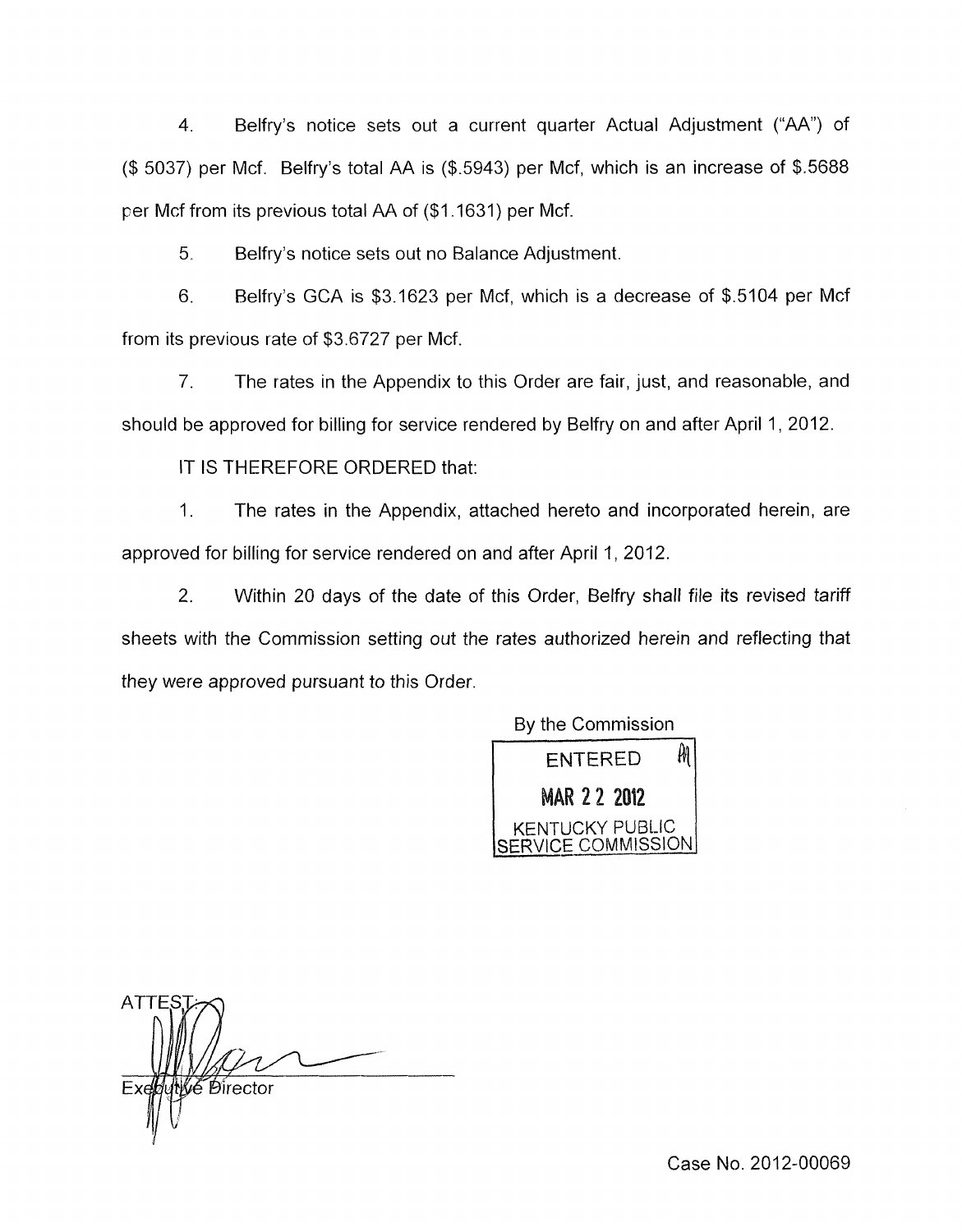#### APPENDIX

# APPENDIX TO AN ORDER OF THE KENTUCKY PUBLIC SERVICE COMMISSION IN CASE NO. 2012-00069 DATED MAR 2 2 2012

The following rates and charges are prescribed for the customers served by Belfry Gas Company, Inc. All other rates and charges not specifically mentioned herein shall remain the same as those in effect under authority of the Commission prior to the effective date of this Order.

### RETAIL RATES:

### Monthly usage

|                                          | <b>Base Rate</b> | Gas Cost<br>Recovery<br>Rate | Total    |
|------------------------------------------|------------------|------------------------------|----------|
| First 1,000 cubic feet<br>(Minimum Bill) | \$4.2667         | \$3.1623                     | \$7.4290 |
| Over 1,000 cubic feet                    | \$2.7182         | \$3.1623                     | \$5.8805 |